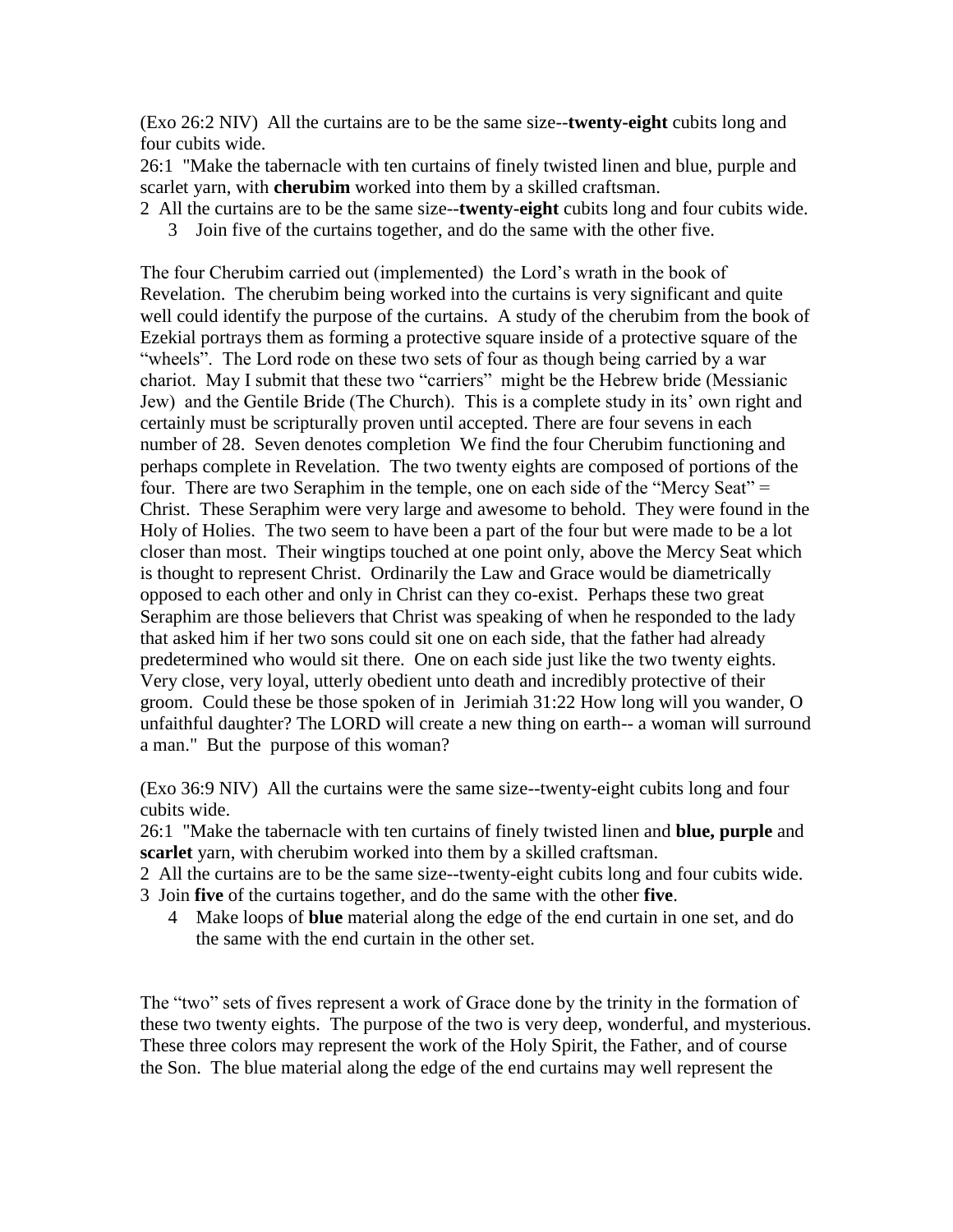work of the Holy Spirit in a believers life that allows him to accept what Christ did for him on the cross so that he may well enter into the Holy of Holies.

(2 Ki 10:1 -36 NIV) The time that Jehu reigned over Israel in Samaria was twenty-eight years.

An agent of vengeance during the fall of Ahabs house. Read: 2 Ki 10: 1-36. His acts of vengeance (wrath) are connected with 70 and two. Completion of vengeance on the house of Ahab and the martyring of two groups = the two piles of heads at the city gates. The type that is expressed is at the end of this age during the **Day of the Lord**. In Daniel"'s seven day week this would be the seventh day  $=$  His day of wrath. There will be two groups of very special people who will be willing to present the gospel even during the day of vengeance. Not any of those being punished on the seventh day are expected to repent however the Lord's vengeance is not purchased cheaply. Naturally they are killed by the ones they are presenting the gospel to.

These are the two representing Moses (the Law) the Messsianic Bride and the Spirit of Elijah (Grace) = the Church.

(2 Chr 11:21 NIV) Rehoboam loved Maacah daughter of Absalom more than any of his other wives and concubines. In all, he had eighteen wives (three sixes) and sixty concubines, twenty-eight sons and sixty daughters.

We see a lot of sixes in the above sentence. Six is the number of man at his worst or under the control of Satan totally selfish and apostate. The number 28 is connected with those numbers.

Rehoboam lead his portion of Israel (Judah and Benjamin = the two again?) away from the Lord until the Lord's wrath or vengeance was directed toward him and the people. He and others "repented" and the Lord did not take his full wrath but only subjugated Rehoboam to an unworldly ruler. The twenty eight sons were put in charge under him. 14 and 14. They were his instruments of control. The were closest to him and he could trust his sons more than any of the others.

Consider this:

- 1. Christ died on the cross to purchase redemption for us.
- 2. During that act of Love and Obedience to the father he also condemned Satan and apostate Israel.
- 3.. Shortly after his death and the death of many of those he taught Rome burned and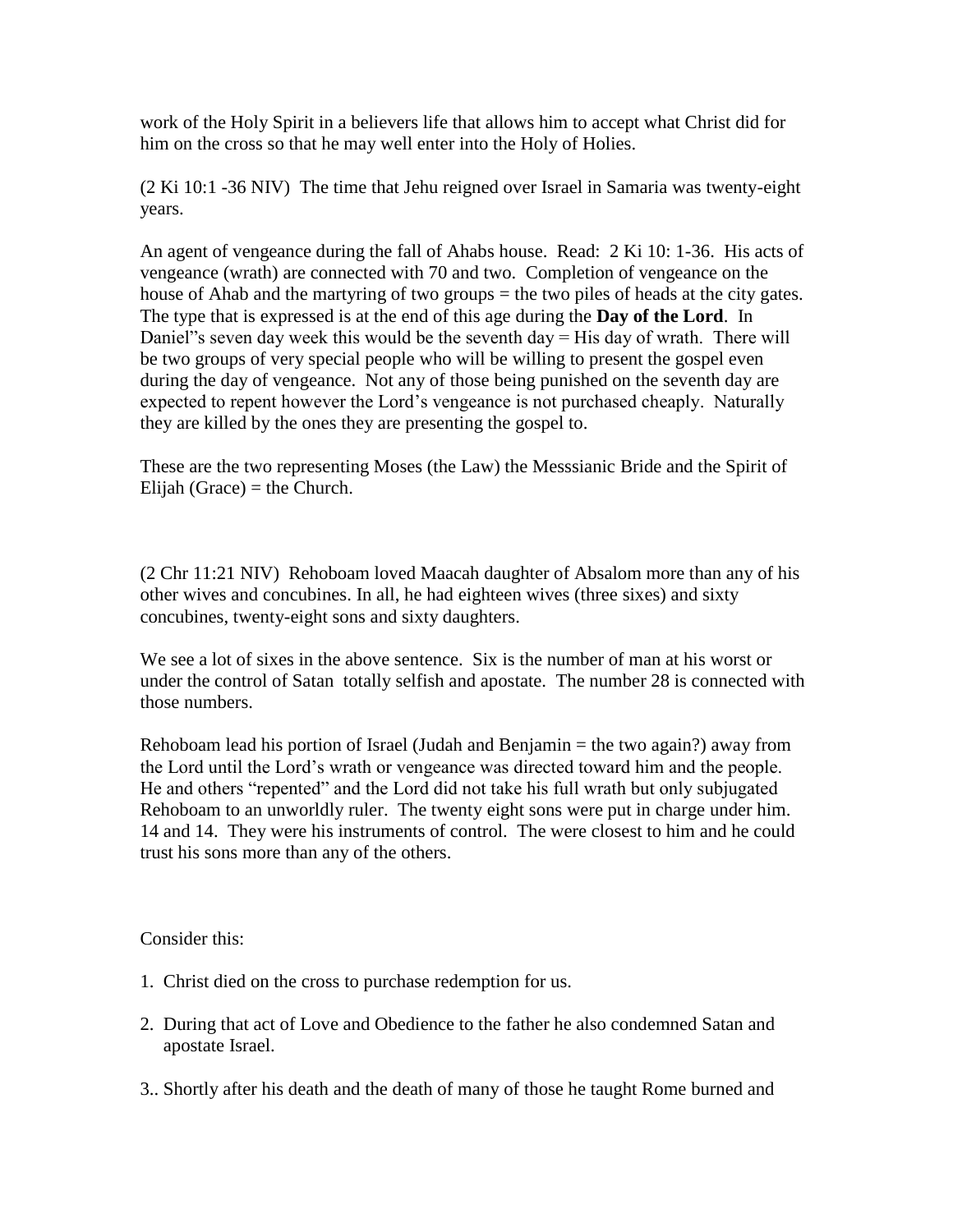ransacked Israel. This perhaps was a losing of the wrath of the Lord by an unclean agent who would later be destroyed.

4. At the end of this age in the book of Revelation we find the two witnesses. Some have thought of them as being Moses and Elijah. Careful scrutiny as to their actions and the study of the Two in scripture gives us a different view. Both are found pointing out sin and calling down plagues during the Lord's day. I believe they represent the "last chance" for a world destined for destruction. The world still is portrayed as saying no by destroying both of them. They the "Two" will give their lives as their groom did 2000 years previously. What follows will be the same. By touching the ones that offer salvation the world will reap the whirlwind. Wrath falls and consumes them with ever lasting destruction.

Twenty eight is portrayed as being the two individuals (corporate?) Seraphim, an elect of the elect, that have been given much and are expected to give much. It will be their obedience to the father that will in the end cause their martyring and consequently the final destruction of the enemy.

We win by losing, we win by loving, we win by being obedient and faithful onto death.

To implement wrath with an act of Love. How sublime. Turning the cheek really does work. Love is stronger than death.

Twenty eight is a doubling of 14.

(Gen 31:41 NIV) It was like this for the twenty years I was in your household. I worked for you **fourteen years for your two daughters** and six years for your flocks, and you changed my wages ten times.

Here we see a period of time to complete payment for something desirable. Consider that Jacob is a type of Christ and that Leah and Rachael are the Gentile Church Bride and the Hebrew Church Bride.

During the past age (a seven) Israel was given so much by the Lord and she turned from him to adultery six times. Now at the end of this age 2000 years later, another seven, both brides have been paid for. However our Lord was given Leah (the church) first and at the end of this age he will be given Rachael the true Hebrew bride. Apostate Israel, the Whore of Babylon will reap the whirlwind. No the whore who sits on seven hills is not the Roman Catholic church but apostate Israel who has set on seven false religions in the past as well as one recently that existed for just a short time and she will sit again on the eighth beast Kingdom that is forming now. Note the seven hills ( false religions) she has sat on already: